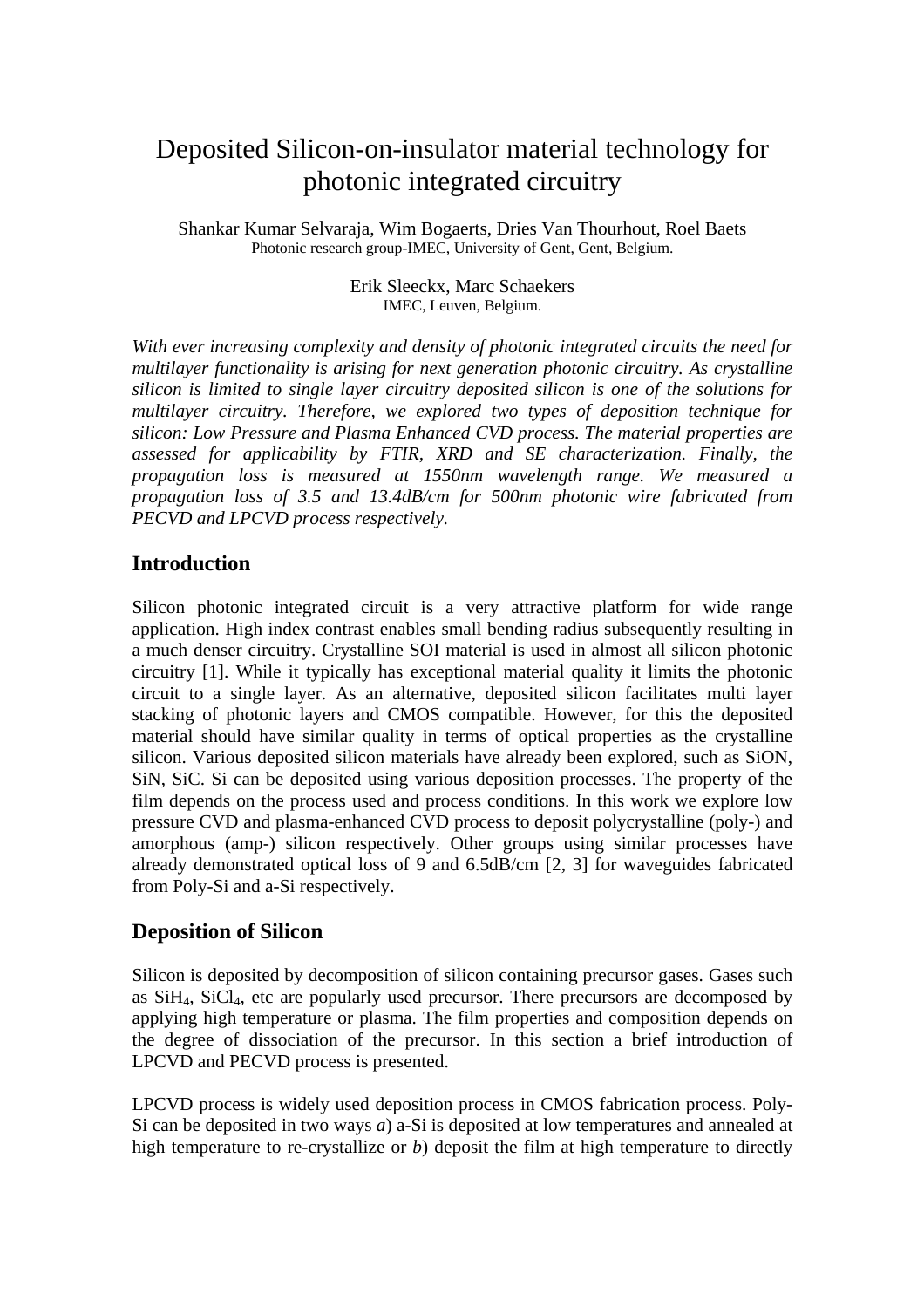form polycrystalline film. In this work we use approach  $a$ . Silicon is deposited at  $560^{\circ}$ C by complete decomposition of Silane (SiH4). The film is then annealed/crystallized at 850°C in Nitrogen atmosphere, grain blocks are formed with different orientations resulting in grain boundaries. As the grains grow the defects also move towards the grain boundaries. Hence the grain boundaries are rich in defects such as dislocations and dangling bonds. The silicon dangling bonds defect creates mid-band gap absorption (in the telecom wavelength range). All these defects cause scattering and absorption of light resulting in propagation loss.

PECVD is a widely used deposition technique for dielectrics. Unlike LPCVD the film is can be deposited at very low temperatures <300 $^{\circ}$ C. Temperature is an important parameter to maintain the amorphous nature of the deposited film. The plasma is buildup by applying RF power between parallel plates inside a chamber containing precursor gas. We use SiH4 as precursor gas diluted with Helium. By diluting the precursor various film properties can be changes. Due to incomplete decomposition of the precursor gas H is incorporated in the deposited film. H present in the film helps to cure the silicon dangling bond subsequently reducing defects in the film. The deposition rate, film properties can be tuned by just changing the dilution.

# **Material characterization**

In this section different material characteristics of the deposited silicon are analyzed. In this paper we present SE, XRD and FTIR measurements to measure material density, crystallinity and hydrogen content in the deposited silicon.

Figure 1 shows the refractive index as a function of feed gas ratio of PECVD a-Si. The refractive index or the density of the film increases with increasing He/SiH4 ratio. With lower dilution the film forms clustered hydrogen resulting in low density film. For as deposited LPCVD the material density was low but after crystallizing the density of the film increases.



*Figure 1 n&k as a function of He/SiH<sub>4</sub> ratio Figure 2 Glazing angle X-ray diffraction* 

*a) polycrystalline silicon, b) amorphous silicon* 

A glazing angle X-ray diffraction technique is used to investigate the crystallinity of the deposited film. Figure 2 depicts results from such measurement. It can be clearly seen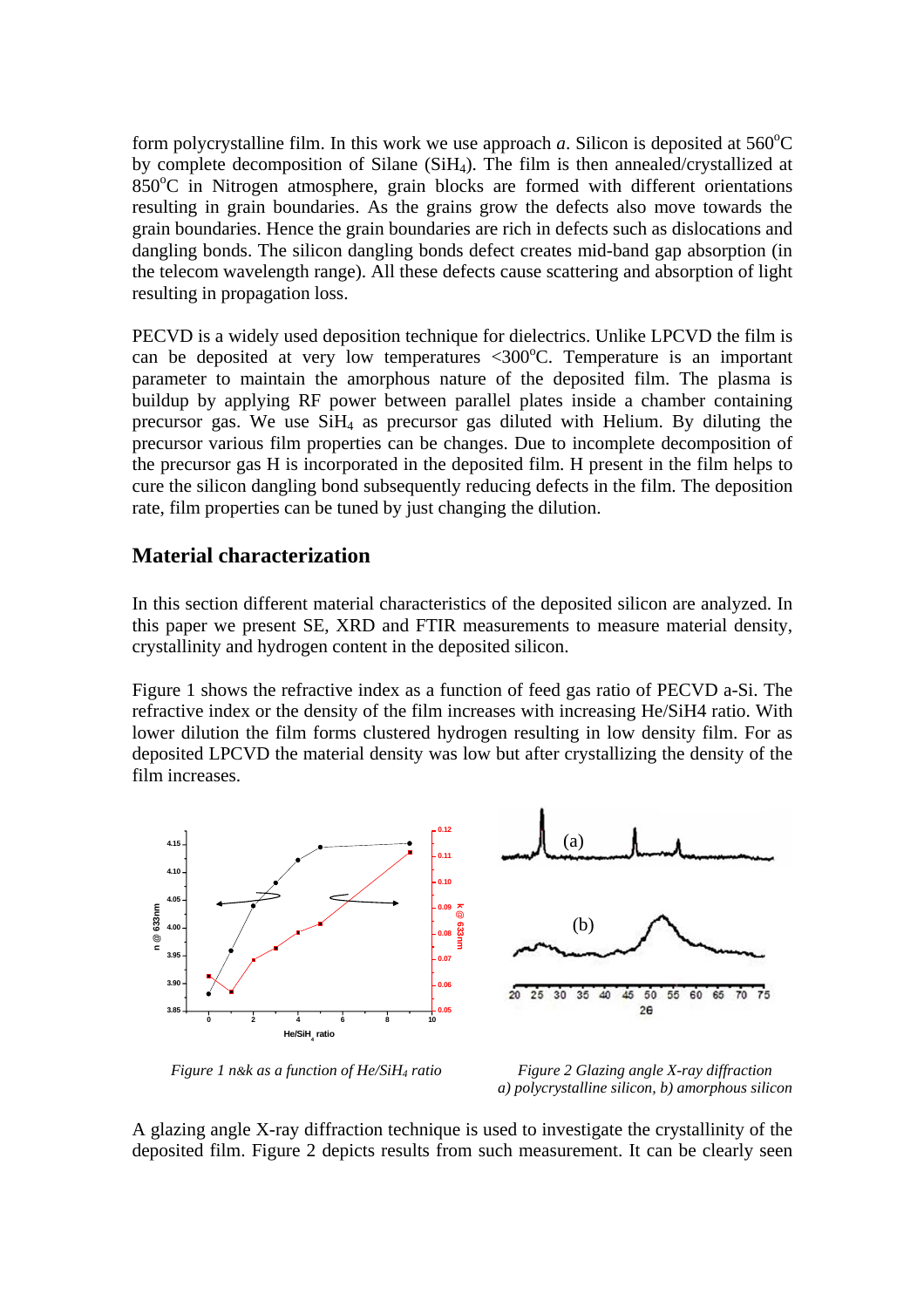that distinct peaks appear for poly-Si film where mono-crystalline blocks were formed during annealing; this result was confirmed by transmission electron microscopy (not shown here). On the other hand amorphous silicon doesn't have any such distinct peaks confirming the amorphous nature. The broad peak at  $\sim 53^\circ$  is from the thermal vibration of silicon substrate.



*Figure 3 Truncated FTIR spectrum of poly and a-Si* 

Figure 3 shows the truncated FTIR spectrum from as-deposited LPCVD and PECVD silicon. The FTIR spectrum shows the hydrogen content in the deposited film. Peaks appearing at 640cm<sup>-1</sup> and 2100cm<sup>-1</sup> represent hydrogen content in the form of monohydrates (Si-H). Large number of monohydrate contributes to dangling bonds reduction.

## **Photonic circuit Fabrication and characterization**

The photonic wires were fabricated on 200mm silicon handle wafers with 1μm of high density plasma (HDP) oxide. The deposition of bottom cladding is followed by a chemical mechanical polish (CMP) process. During CMP the oxide surface is polished smooth to form smoothing bottom interface. Successively, a 220nm silicon layer was deposited by PECVD or LPCVD process [4, 5]. Single mode photonic wires were then patterned by DUV optical lithography and etched using ICP-RIE [6]. Finally the photonic wires are covered with oxide as upper cladding. The propagation loss of photonic wires is measured by using wires of different length (by spiraling).

Light from a broad band source is coupled into the photonic wire and the output at the other end is measured by a spectrum analyzer. Grating couplers were used at the input and output of the wires to couple light [7]. The output power from photonic wires of different length is measured and the propagation loss is extracted by linear regression. Figure 4 shows the linear regression on the measured powers from an a-Si photonic wire. We measured a propagation loss of 13.4dB/cm for photonic wires fabricated on poly-Si photonic wire. While photonic wires fabricated on a-Si we obtain a loss of 3.5dB/cm. The low propagation loss indicates the superior quality of the material for photonic applications.